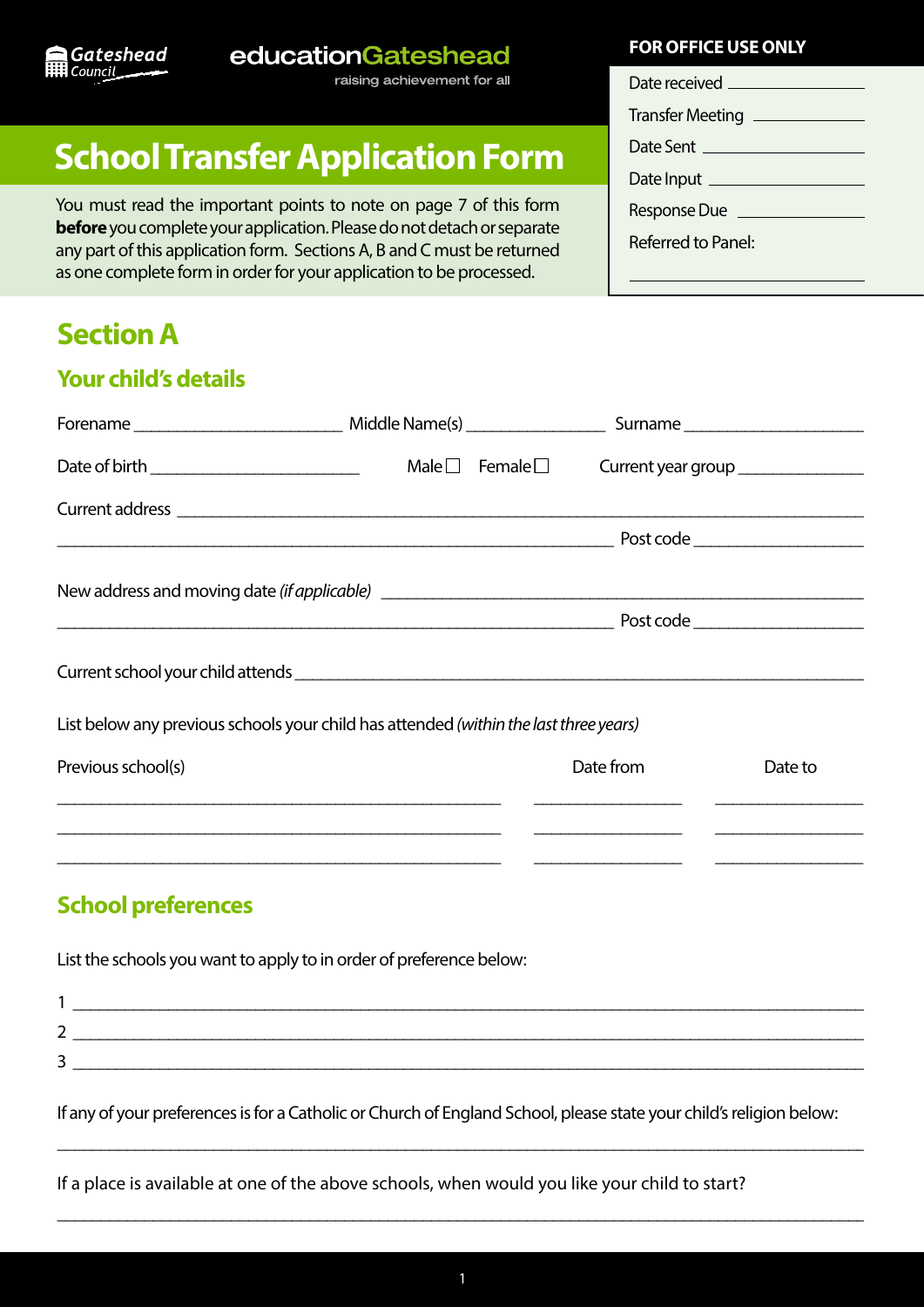## **Siblings (brothers and sisters)**

| Does your child have any siblings of school age? Yes $\Box$ |             | $\mathsf{No}\,\Box$ |                  |
|-------------------------------------------------------------|-------------|---------------------|------------------|
| Name of sibling $(s)$                                       | Male/Female | Date of birth       | School attending |
|                                                             |             |                     |                  |
|                                                             |             |                     |                  |

### **Reasons for transfer**

Please state your reasons for requesting a transfer *(continue on a separate sheet if necessary)*

### **Further information about your child**

|                                                                                                       | Does your child speak English? Yes $\square$                          | $No\square$                                                                           |                                                 |  |  |
|-------------------------------------------------------------------------------------------------------|-----------------------------------------------------------------------|---------------------------------------------------------------------------------------|-------------------------------------------------|--|--|
|                                                                                                       |                                                                       |                                                                                       |                                                 |  |  |
|                                                                                                       |                                                                       |                                                                                       |                                                 |  |  |
|                                                                                                       |                                                                       | Does your child have an Education, Health & Care Plan? Yes $\Box$ No $\Box$           |                                                 |  |  |
|                                                                                                       | Is your child receiving Special Educational Needs Support? Yes $\Box$ | No <sub>1</sub>                                                                       |                                                 |  |  |
|                                                                                                       | Is your child looked after by a local authority? Yes $\Box$           | No <sub>1</sub>                                                                       |                                                 |  |  |
|                                                                                                       |                                                                       | If yes, please state the name of social worker and local authority involved           |                                                 |  |  |
|                                                                                                       | Was your child previously looked after and is now adopted or became   | subject to a child arrangements order or special guardianship order?<br>Yes $\square$ | No <sub>1</sub>                                 |  |  |
|                                                                                                       | Does your child live with someone other than yourself? Yes $\Box$     | No <sub>1</sub>                                                                       |                                                 |  |  |
| If yes, please state the relationship with this person & how long this arrangement has been in place? |                                                                       |                                                                                       |                                                 |  |  |
|                                                                                                       | Is your child? $\Box$ A traveller child<br>$\Box$ A refugee           | $\Box$ UK forces family<br>$\Box$ Permanently excluded                                | $\Box$ An asylum seeker<br>$\Box$ None of these |  |  |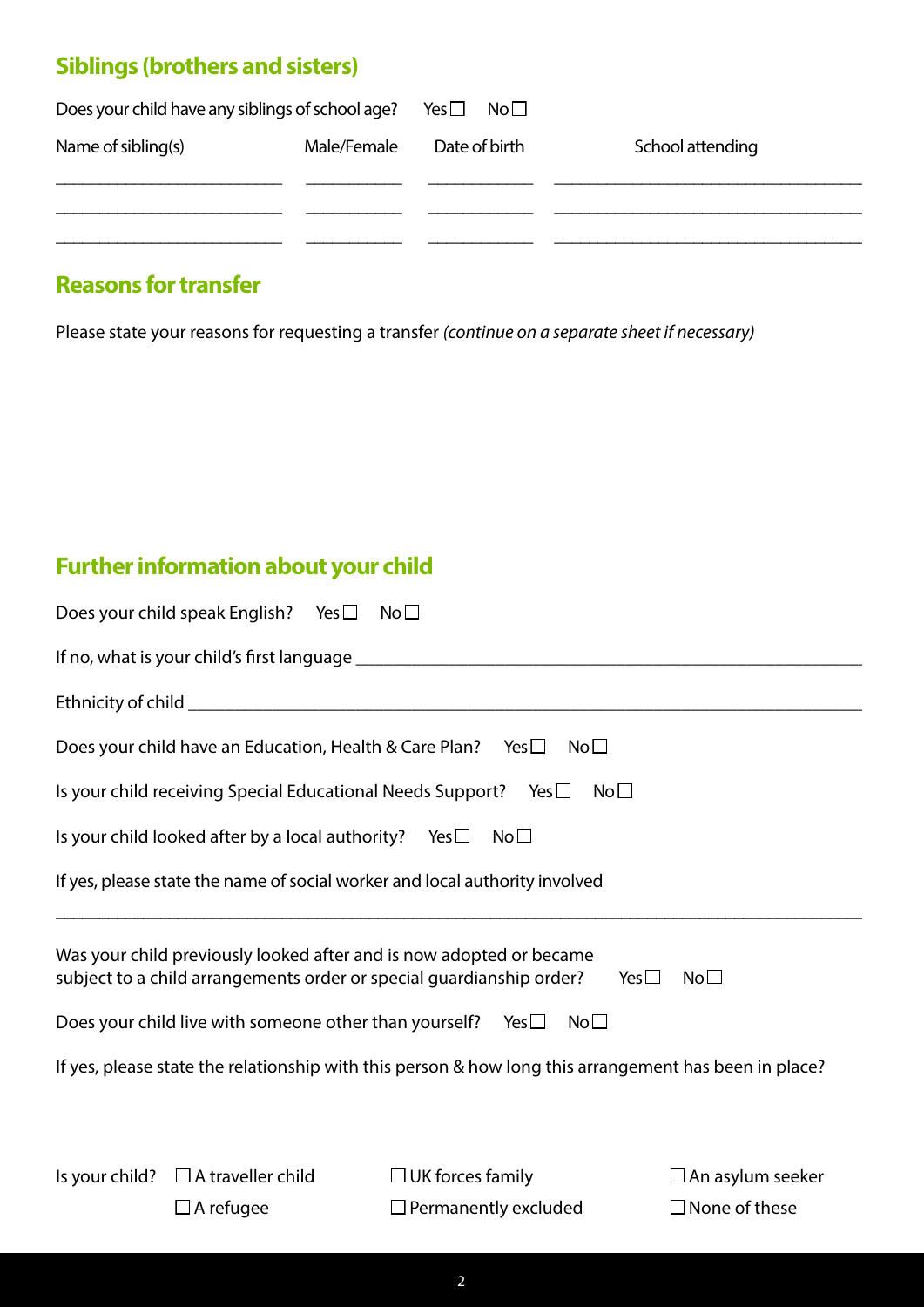### **Your details**

|  | Work telephone _________________________________ |                                                                                                  |                 |                 |
|--|--------------------------------------------------|--------------------------------------------------------------------------------------------------|-----------------|-----------------|
|  |                                                  |                                                                                                  |                 |                 |
|  | Do you speak/understand English? Yes□ No□        |                                                                                                  |                 |                 |
|  |                                                  | Is there a court order in place which affects your right to apply for a school place? Yes $\Box$ |                 | No <sub>1</sub> |
|  |                                                  | Do all those with parental responsibility agree to this request? Yes $\Box$                      | No <sub>1</sub> |                 |

### **Signature**

I confirm that the information given on this form is correct. Information is collected in compliance with the Data Protection Act 1998. It will be used to allocate a school place and may be shared with other agencies, local authorities and other relevant officers within the council including Revenues and Council Tax.

| Signature/Typed name  | Date |
|-----------------------|------|
|                       |      |
| Relationship to child |      |

#### **Please note:**

- If you are a new arrival from overseas you must complete Section B of this form.
- Once you have completed Section A and B of this form (if a new arrival from overseas), you must return the full application form to your child's current school for them to complete Section C.
- If you would prefer to email this form to your child's current school, please contact them directly to obtain the relevant email address.
- Please read the important points to note on page 7 **before** you submit your application form.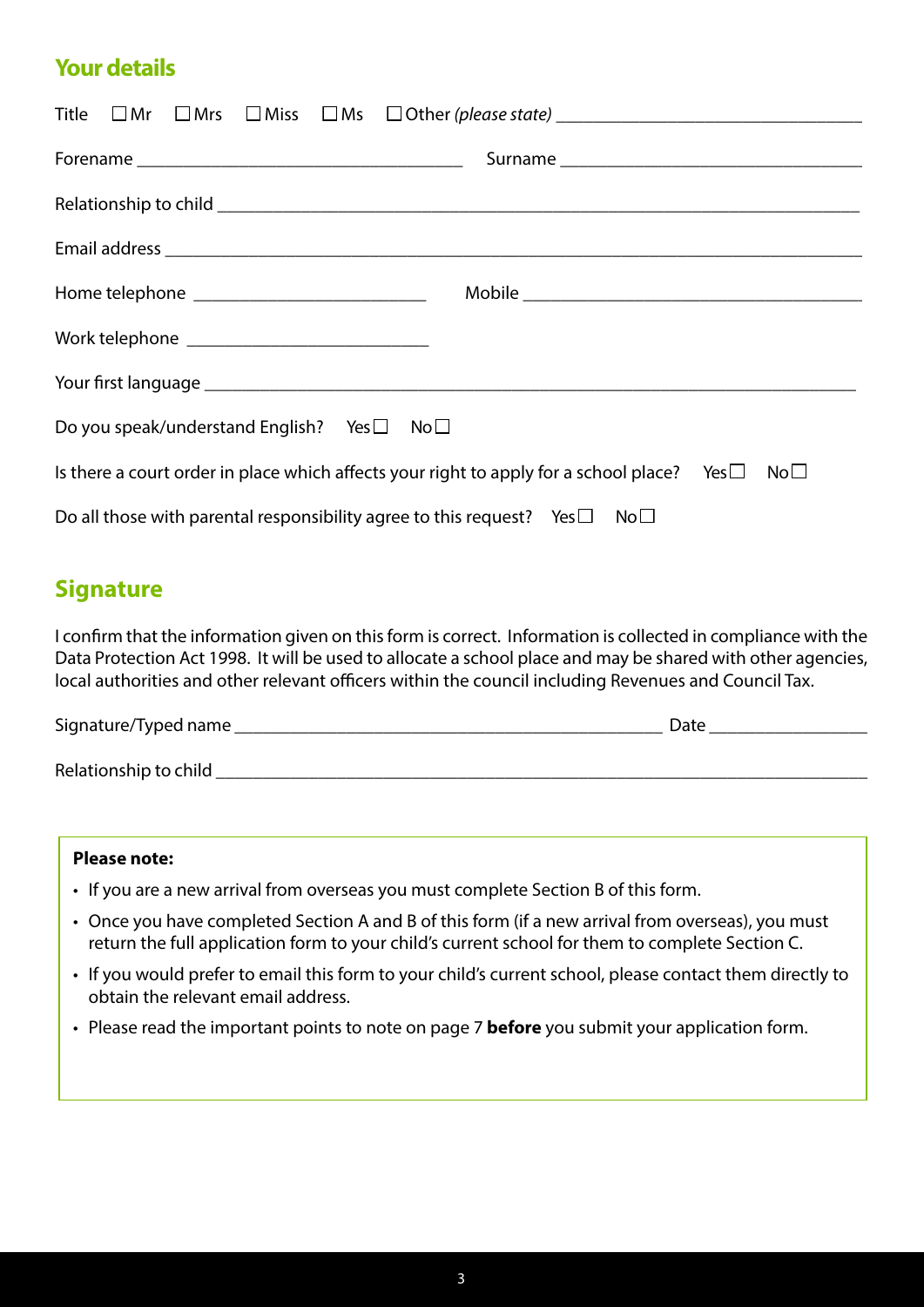## **Section B**

## **New arrivals from overseas**

#### **Please complete this section if your child has recently arrived from overseas**

If your child's current or previous school is outside the UK, we will need to see proof of your child's arrival in the UK, such as an endorsed passport, entry visa or national identity card.

We will also need to see proof of your child's date of birth, for example, their passport, identity card or birth certificate.

| Is your child a refugee or asylum seeker? Yes $\Box$ No $\Box$       |
|----------------------------------------------------------------------|
| Does your child speak English? Yes $\square$ No $\square$            |
|                                                                      |
| Do you speak English? Yes $\Box$ No $\Box$                           |
|                                                                      |
|                                                                      |
| Do you speak/understand English? Yes $\square$ No $\square$          |
| Does your child have special educational needs? Yes $\Box$ No $\Box$ |

If yes, please describe your child's needs below and attach any supporting information you have from any professionals involved with your child: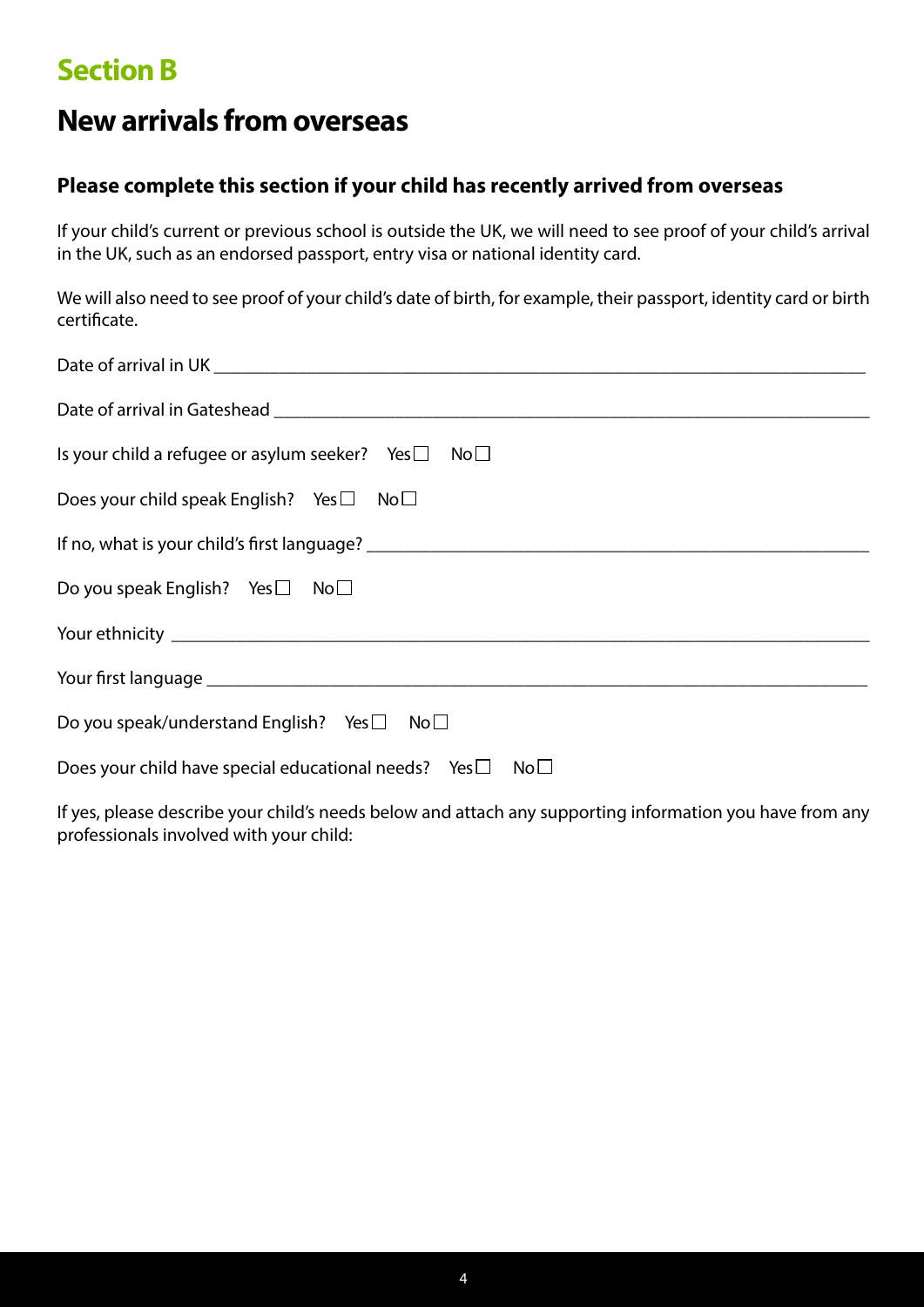## **Section C**

### **This section must be completed by the child's current school**

| Is the child receiving support in any of the following:                          |                              |                 |                               |      |
|----------------------------------------------------------------------------------|------------------------------|-----------------|-------------------------------|------|
| $\square$ SEN<br>$\square$ PSP<br>$\Box$ IBP                                     | $\Box$ IEP<br>$\square$ EHCP | $\Box$ EAL      |                               |      |
| Please supply any reports/comments relating to the above on an additional sheet. |                              |                 |                               |      |
| Percentage attendance for last school year __________%                           |                              |                 | Current school year _________ | $\%$ |
| Is the child currently attending school? Yes $\Box$                              |                              | No <sub>1</sub> |                               |      |
| Comments:                                                                        |                              |                 |                               |      |
|                                                                                  |                              |                 |                               |      |
|                                                                                  |                              |                 |                               |      |
|                                                                                  |                              |                 |                               |      |
|                                                                                  |                              |                 |                               |      |
|                                                                                  |                              |                 |                               |      |
| Please provide details of any siblings currently attending your school           |                              |                 |                               |      |
| Name of sibling(s)                                                               | Male/Female                  | Date of birth   | School attending              |      |
|                                                                                  |                              |                 |                               |      |
|                                                                                  |                              |                 |                               |      |
| Please provide dates and reasons for any fixed term exclusions:                  |                              |                 |                               |      |
|                                                                                  |                              |                 |                               |      |
|                                                                                  |                              |                 |                               |      |
|                                                                                  |                              |                 |                               |      |
| Is the child at risk of permanent exclusion? Yes $\Box$                          |                              | No <sub>1</sub> |                               |      |
|                                                                                  |                              |                 |                               |      |

(e.g. bullying, disaffection, community issues etc)?  $Yes \Box \ No \Box$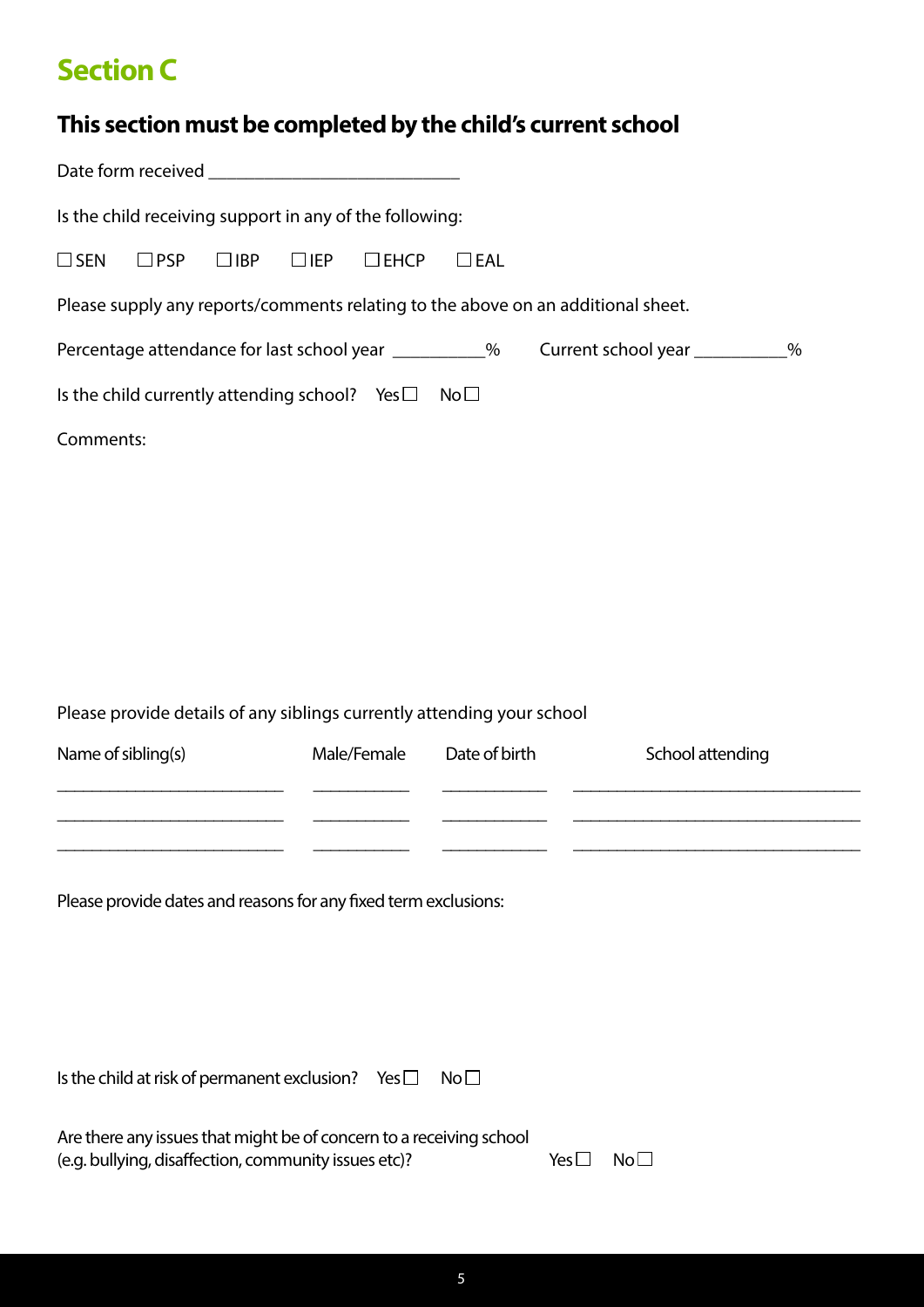| Does this application meet any of the Fair Access Protocol Categories? Yes $\Box$ | No <sub>1</sub> |  |
|-----------------------------------------------------------------------------------|-----------------|--|
| If yes, which FAP/PPP Category?                                                   |                 |  |

#### **PRIMARY ONLY: Age related expectations**

Is the child reaching age related expectations?

#### **SECONDARY ONLY: Details of qualifications being taken**

| Courses taken                   | Qualification type | Exam board | <b>Predicted results</b> |
|---------------------------------|--------------------|------------|--------------------------|
|                                 |                    |            |                          |
|                                 |                    |            |                          |
| <b>School signature</b>         |                    |            |                          |
|                                 |                    |            |                          |
|                                 |                    | Print name |                          |
| Date __________________________ |                    |            |                          |

#### **Once complete please return this form to:**

Education Support Service, School Admissions Team, Dryden Centre, Evistones Road, Gateshead NE9 5UR. Email schooladmissions@gateshead.gov.uk Telephone number 0191 433 8589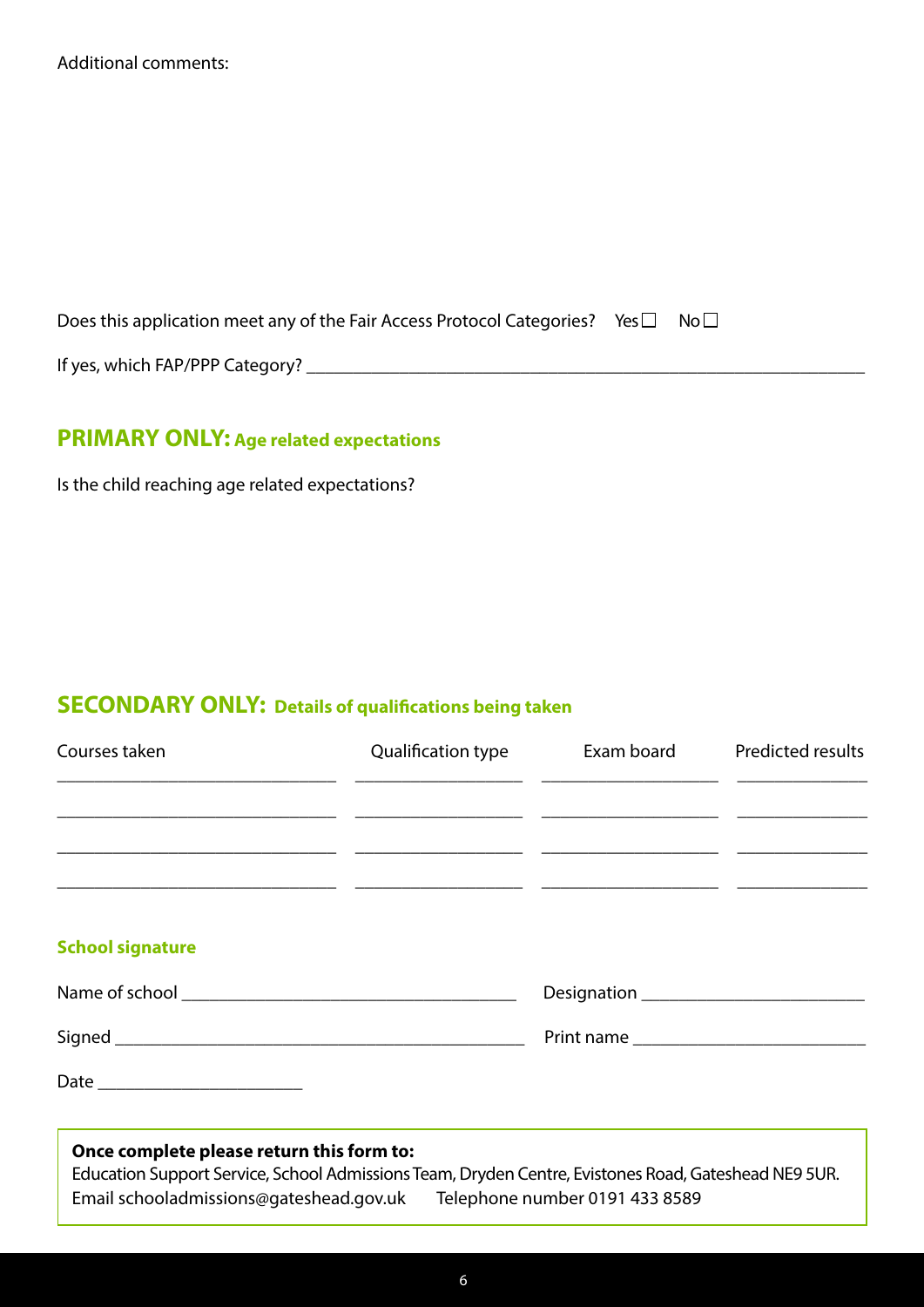# **Important points to note before you request a school transfer**

- This form can only be used if you are requesting a transfer to a Gateshead School.
- Sections A , B and C must be complete before we can process your request.
- Once you have completed Section A of the form, **you must** return the full form to your child's current school for them to complete Section C. Your child's current school will then forward the completed form to the Council to be processed once they have completed Section C.
- If you would prefer to email this form to your child's current school, please contact them directly to obtain the relevant email address.
- **Your form will not be processed unless all information requested is provided.**
- All persons with parental responsibility for the child must agree to the request before the transfer form is completed.
- We cannot guarantee that your child will be offered a place at one of your chosen schools as this will depend on the availability of places.
- If we cannot offer your child one of your chosen schools, we will inform you of other schools with places available for you to apply to.
- If you are new to the UK from overseas you must complete Section B of the school transfer application form and attach relevant documentary information.
- You can request a school transfer up to a maximum of six weeks prior to the school place being required. However, if your request is for your child to transfer school at the start of a new academic year, i.e. September, you can apply for a school place up to six weeks before the start of the school summer holidays, i.e. June of that year.
- If your primary school transfer request does not meet a fair access category, the primary schools you have applied to have ten school days to respond to this request.
- If your secondary school transfer request does not meet a fair access category, the secondary schools you have applied to have twenty school days to respond to this request. (Please refer to the Council's website for further information regarding the Fair Access process and complex transfers).

**Further information is available from The School Admissions Team – telephone 0191 433 8589.**



educationGateshead

raising achievement for all